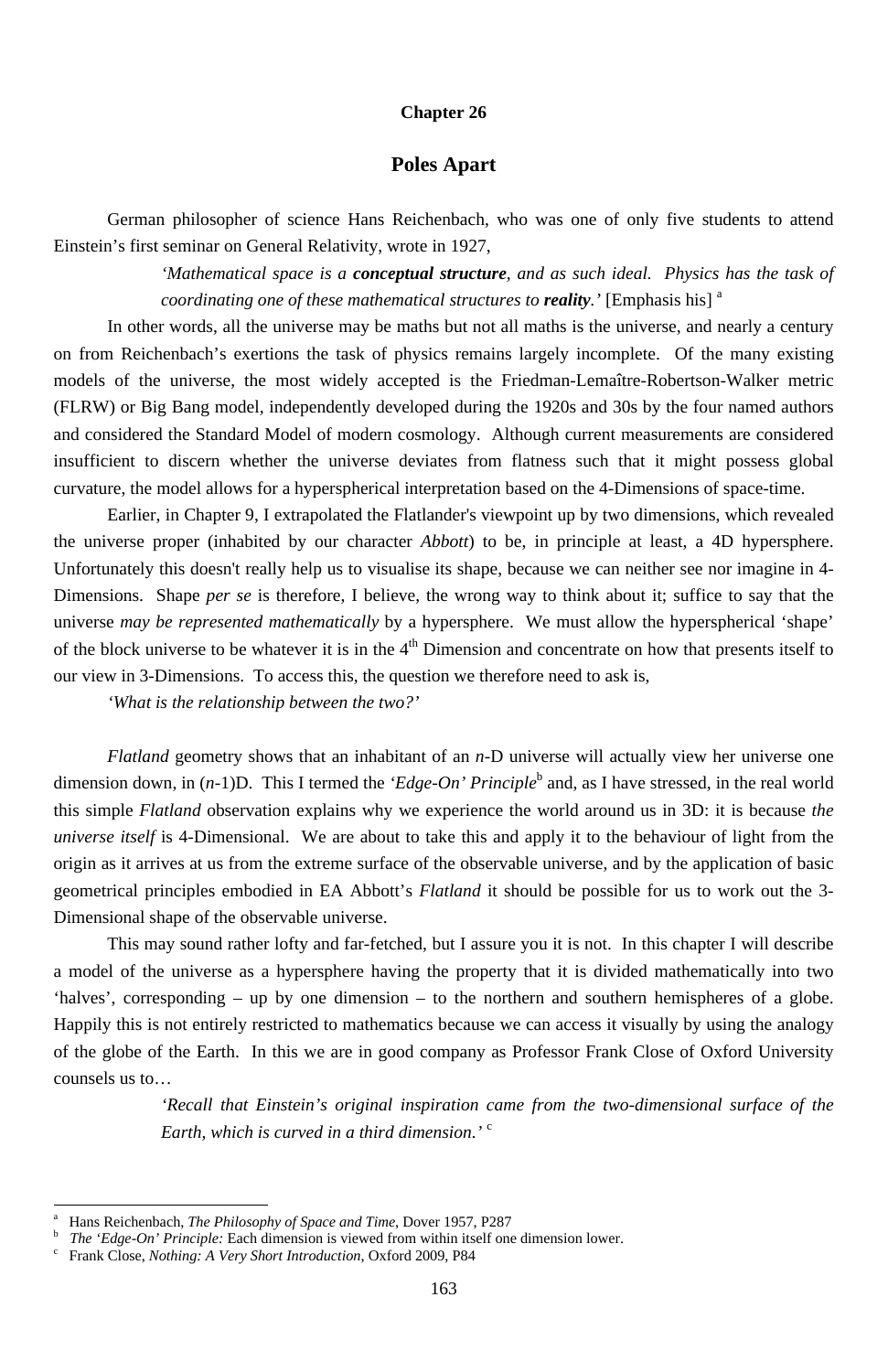Our starting premise is that light has set out radially in all directions from all points on the 3D surface of the hypersphere (i.e. everywhere). In practice, the CMB set out uniformly from *virtually* every point in the universe 380,000 years *after* the origin, at the 'surface of last scattering', and our current position in relation to it (as a fellow object) has in fact moved very slightly over deep time. However, as the release of the CMB was, like the Big Bang singularity itself, an everywhere-event, for our purposes we will treat this as a technicality and extrapolate theoretically right back into the origin in relation to which the observer has not moved<sup>a</sup>.

### CMB Rabbits

We view the distant universe through virtual reality specs which show it, not as it is, but as it was when it started out, because we are still seeing the original photons. And the farther into space we look, the less accurate our picture, because our view gets increasingly fogged up by 'out-of-dateness' to the point where the things we are seeing are pretty much irrelevant to the 'current' state of things.

Of course astronomers take all this into account, but the fact remains that what we observe – captivating though the pictures are – is *billions of years wrong*. So, although we may become experts on how the farthest reaches of the universe *were*, how they actually are now remains an assumption based on the Cosmological Principle which is accepted by cosmologists, as Hawking reminds us, solely on grounds of modesty.<sup>b</sup>

Imagine for a moment that you were invited by the architects to go check out some fine new municipal building which has just been completed, but on the way (because they wanted to show off) were asked to put on virtual reality specs which demonstrate the building in all its various states of planning and construction, and, as you step inside, you trip over imaginary long-gone rabbits in imaginary long-gone fields – which are real to you. So it is with distant, early galaxies – they're real to us, but they're long-gone, and they are not the shape of the building. Into this category falls the cosmic microwave-background (CMB). It is a field of rabbits.

So what does the distant universe look like *now?* Sadly it's an absolute certainty that this can never, ever be confirmed by observation or experiment. Why? Because light is just too slow… it creeps around at 300,000 km/s in the endless vastness, scratching its proverbial head and wondering if the path it is on actually leads anywhere. So, if science is ever to come to any conclusions, these will *have* to rely on the application of mathematical principles to what is already known. Because of this, what I am about to describe is not mere speculation, but a model of the universe which I believe not only fits with observation, but may explain several phenomena which are currently regarded as anomalies (chief among them dark energy).

And, perhaps most surprisingly of all, the model puts an unequivocal end to the multiverse. (Or at least any *need* for it as an explanatory tool.).

-

<sup>164</sup>

a Except, as we shall soon uncover, in terms of '*Centre A/B* recession'.

b Although, as we saw earlier in Chapter 10, it is possible to derive the principle simply by extrapolating the geometry of *Flatland*. But physicists don't like to rely *exclusively* on maths, even where direct observation will remain forever impossible.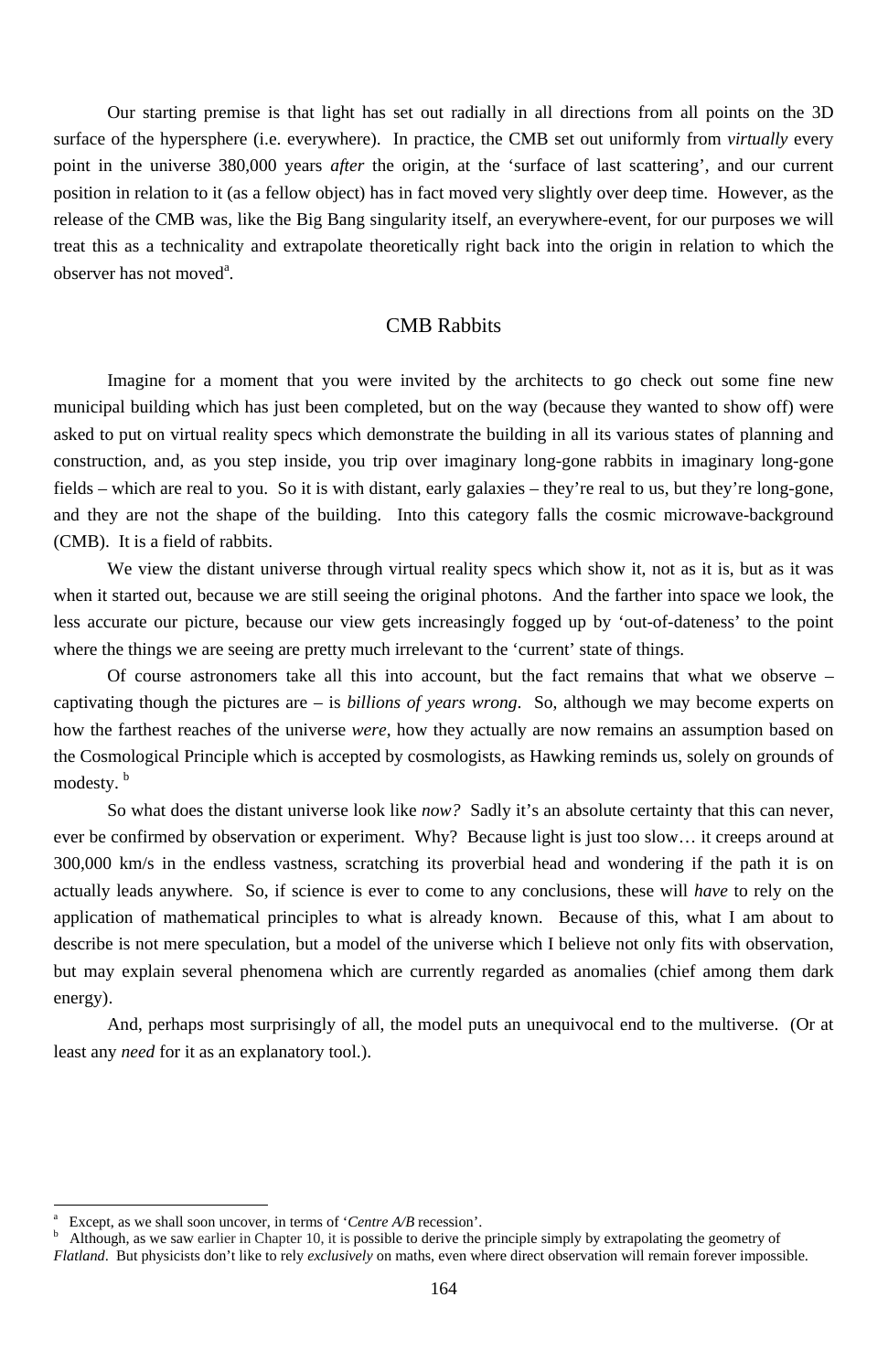# Wait for It...

problem), which is this: *no-one can see anything out there at all*. Yes, it's true... we gaze out into space, and all we see is tiny pieces of light at zero distance hitting our retinas, lenses and spectrographs. But we start off with a problem, (although at first sight it might not even occur to us that it is a



course, this is just as true in daily life as it is in astronomy, but the time delay as I look at that door over there is negligible enough to fool me into believing that I can actually 'see' across the room, which I can't, or in the case of a lab experiment to convince me that I have performed what I fondly call an observation. Essentially all I really get are photons reconstituted as slightly delayed brain signals, which approximate closely (I think<sup>a</sup>) to what is still out there, from which I *deduce* my surroundings. This is fine for all practical purposes because light is fast, but it doesn't translate to outer space because it's too far away, and brain signals from space approximate terribly to what is currently out there. So the universe is not actually *observable* at all, it is *deducible* by our brains from photons. Of d<br>a

radiation – if what we observe is history and gone forever, what do our observations and measurements actually represent? It all comes down to two things: So – whether by radio waves, microwaves, infra-red, visible light, ultra-violet, x-rays or gamm

1) The properties of the light, and

2) The path of the light.

l

l

16 65

a experiences are known to occur. Who is right? We imagine that what we see is how the world 'really looks' just because most humans are in agreement, but human sophistication may simply have lulled us into placing an inflated value on the wavelengths our brains interpret. Our brains interpret certain wavelengths from the visible spectrum, but across the animal kingdom a whole range of visual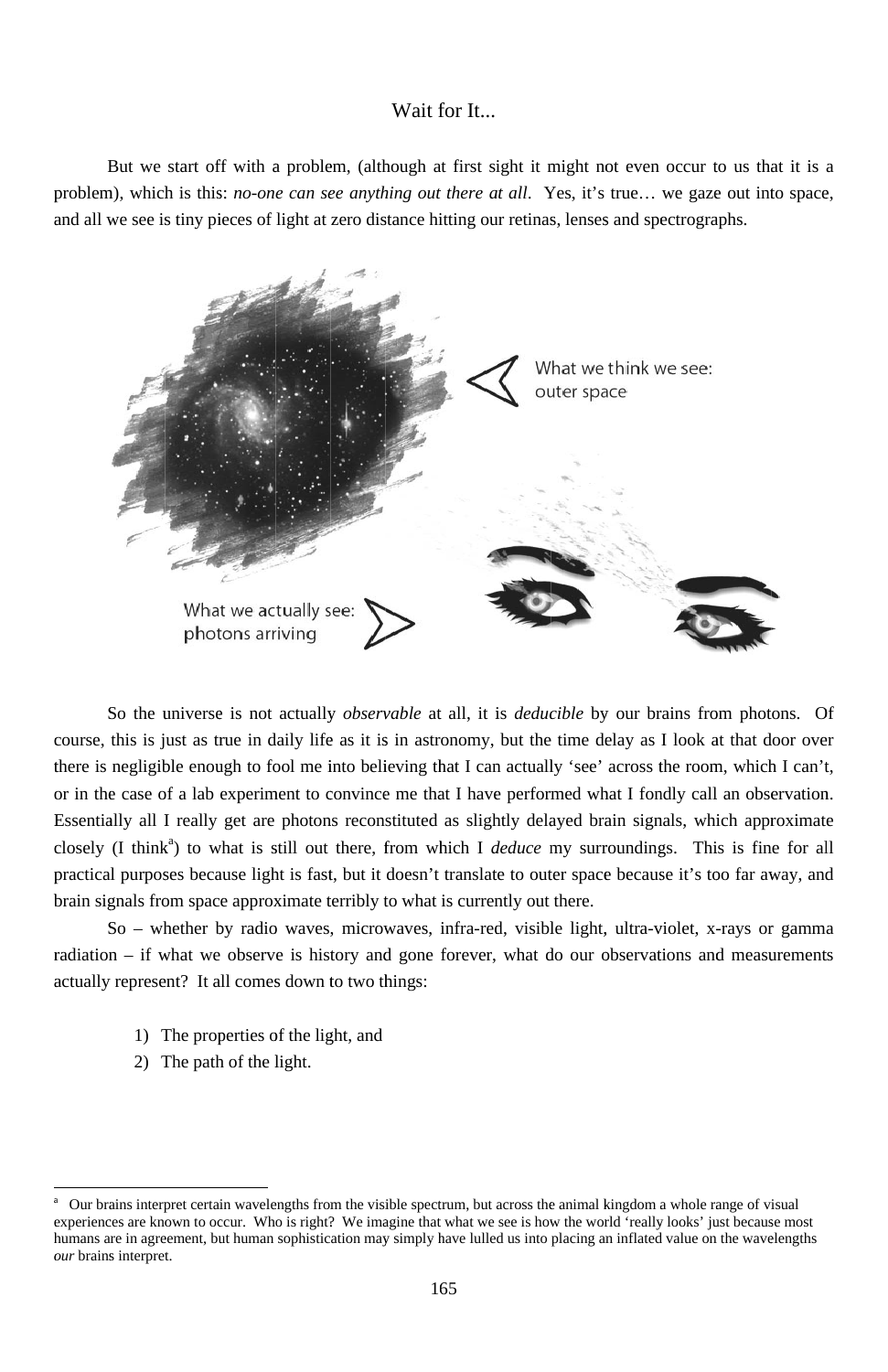The first of these is well understood as astronomers study the spectra from distant light sources, and a great deal of information is gleaned. However the second has, in my opinion, been rather taken for  $granted<sup>a</sup>$ .



# The Globe Analogy

So, a small number of the primeval photons hit our receptors whilst the rest of the CMB flies around out there in straight lines<sup>b</sup> in all possible directions away from every point in the hypersphere, which takes us back to our question from earlier, *'How can light from the beginning still be reaching us – wouldn't it have overtaken the Earth long ago?'* This is kind of a sub-question; to get at the heart of the matter what we really need to ask is,

a 4D hypersphere<sup>c</sup>. Therefore, to answer this it will be helpful to use an analogy, shifted down by one dimension, picturing the 4D universe as a 3D sphere<sup>d</sup> like the globe of the Earth. (This is similar, though not identical, to what Stephen Hawking did in Chapter 8 of *A Brief History of Time*.)

*'What is the nature of the path that relic radiation is on?'*

As we have seen, *Flatland* principles indicate that the physical universe exists as the 3D surface of

On this globe I now visualise the Big Bang as having occurred at the north pole, with myself as observer standing at the south pole. The light's path follows the globe's 2-Dimensional surface, radiating out in all directions from the north pole and crossing the equator. When the beams arrive at me at the south pole they just criss-cross each other and keep going. In this scenario light beams follow the lines of longitude, tracing out great circles (geodesics) all around the globe.

### *3D sphere with 2D surface:*

<sup>-</sup>

Now, *beginning with the analogy* let's carefully describe the situation, breaking it down into a series of simple geometrical statements which we hold to be true. On the globe's surface the following things take place:

- 1) Light sets off, travelling out in every 2D direction from its origin at the north pole.
- 2) It radiates out along lines of longitude to arrive at me.
- 3) I stand at the opposite pole (or antipode) from the light's origin.
- 4) The light crosses the 1D equator, where beams which left in opposite directions reach their maximum distance apart (the diameter of the globe).
- 5) At the south pole, I see the light coming at me from every direction along the flat surface of the globe.

<sup>166</sup>

b In reality there are factors which disturb this evenness, such as gravitational lensing and the Shapiro delay effect.<br>C Mathematically the 3-sphere surface of a 4-ball, although physicists might describe it as the 3D surf

a Recent developments in gravitational lensing are divulging exciting new insights, however these are (in cosmic terms) localised phenomena.

Mathematically the 3-sphere surface of a 4-ball, although physicists might describe it as the 3D surface of a *hypersphere.*

d Mathematically the 2-sphere surface of a 3-ball, although physicists might describe it as the 2D surface of a *sphere.*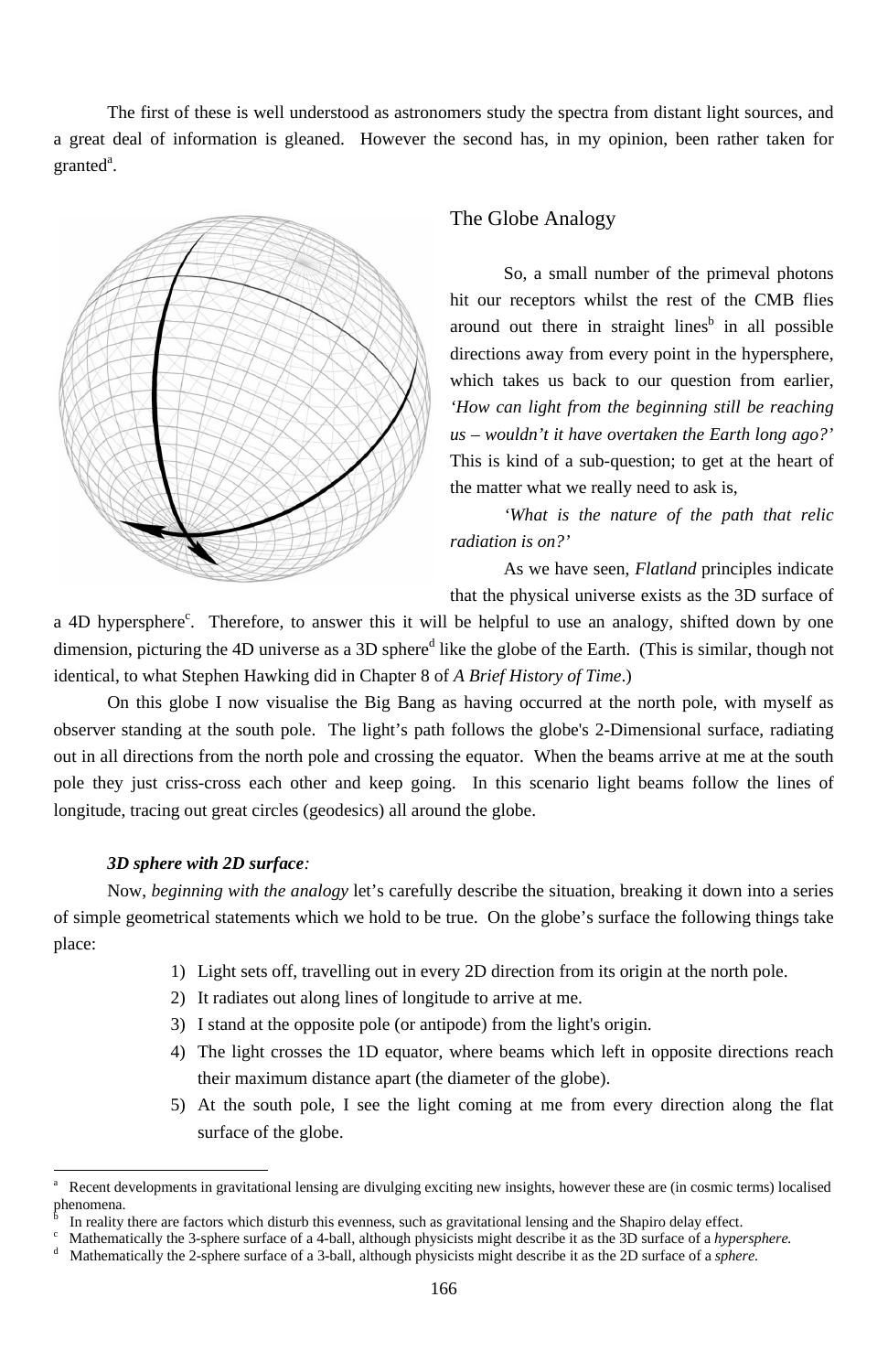167

- 6) I do not see its origin at the north pole, I only see it coming at me from the equator.
- 7) Every light beam zones in and crosses over at me.
- 8) After the crossover each light beam continues on its path which, instead of shining away from its origin, now heads back toward its origin.
- 9) The light beams re-cross the equator and criss-cross at the north pole, repeating the journey.

### *4D hypersphere with 3D surface:*

<sup>-</sup>

Now, shifting up to the *actual universe* by applying our *Flatland*-derived *Principle of Relationship*<sup>a</sup> let's replicate (extrapolate) each statement to describe what takes place one dimension higher:

So we see that, by applying the 3D globe analogy to our 4D reality, it explains why relic light from the CMB approaches the observer equally from every direction in space, and yet displays *'extraordinarily uniform'* (Penrose<sup>d</sup>) smoothness and homogeneity. The analogy tells us this is because:

- 1) Light sets off, travelling away from the Big Bang in every direction from every point of origin.
- 2) It radiates out (like light from the sun) in every 3D direction away from each origin, travelling across the universe's 3D surface (i.e. through all the 3-Dimensionality) to arrive at me.
- 3) I, as observer, stand at a single point which is (hyperspherically) polar opposite *one* of the myriad single points of origin from which light left. **b**
- 4) On its journey to me (which takes the lifetime of the universe) the light crosses the universe's 2-Dimensional 'equator' at which each beam is a maximum possible distance apart from its diametrically (in 3D) opposite beam.
- 5) Because I, as observer, stand at the opposite ('south') pole in 4-Dimensions on the 3D surface of the hypersphere, the light comes at me radially in 3D, shining in upon me like 'reversed sunshine'.
- 6) I do not see its singular origin at an antipodean 'north pole', I only see it coming at me from the equator. This is why I experience the CMB coming from every direction: it is zoning in on me from the universe's 2D equator through the 3D surface of the hypersphere. (We'll get our heads round this in a minute.)
- 7) As observer, I stand at the crossover (the 4D 'south pole') and any light beams coming at me *from opposite sides* will criss-cross at me and head off in opposite directions.
- 8) In theory they are on a path which will eventually re-cross the universe's equator at antipodean points, at which they will again be a maximum possible distance apart.
- 9) Circumnavigating the hypersphere, each light beam is now theoretically<sup>c</sup> heading back toward it's 'north pole' origin from the opposite direction in 3D from which it left.

c I say 'theoretically' heading back because we will shortly see that relic radiation may only ever travel a 'half-circumference'. d Roger Penrose, *Cycles of Time*, Vintage 2011, P75

a *The Principle of Relationship:* Whatever is true of the relationship between two adjacent dimensions is true of the relationship between *any* two adjacent dimensions.

b Light left from every point in the universe, although the only one that concerns me as observer is the point from which I currently view light beams arriving. Of course the light also left from the point I now occupy, but I cannot now see that light because it is on the other side of the hypersphere.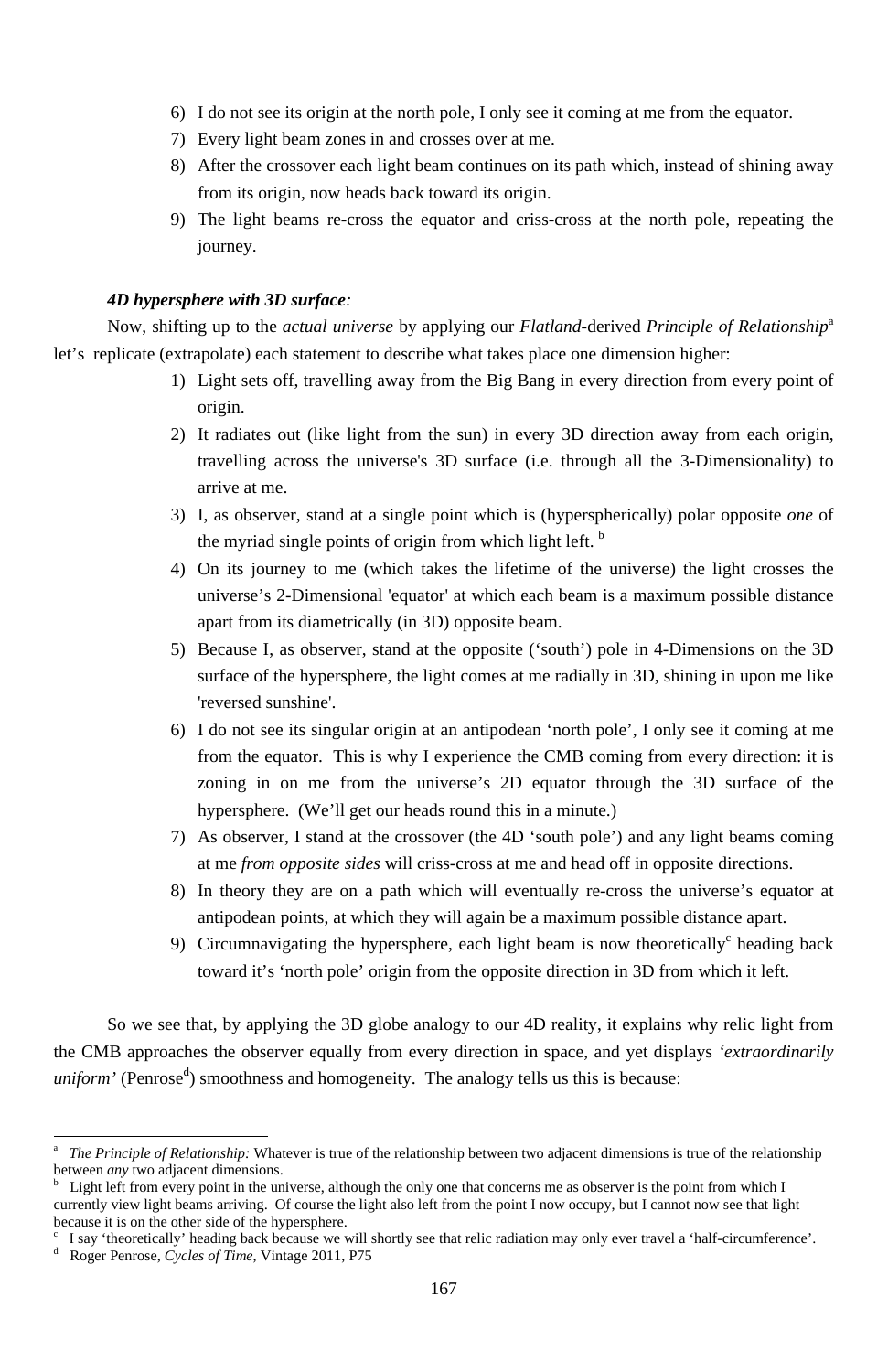168

It's all the same light, in the sense that all the photons left from the same location at the same time<sup>a</sup>. They are all meeting up like long lost friends after 14 billion years. Each photon has traced its own great circle (which it experiences as a straight line) around the 3-Dimensional surface of the hyperspherical universe, reached me, then (theoretically) headed off back in the opposite direction.

Of course these are not actual poles, in the Earth sense<sup>b</sup>. Instead they are observer's viewpoint-based *3D antipodes* which reveal, in cross-section, a snapshot of the universe's 4-Dimensional shape and size. In light terms, this carries the highly significant implication that *the observer is always located at a point which is polar opposite in 4-Dimensions to a point at which the universe originated*. The observer's location is an antipode (diametrically opposite point) on the surface of the hypersphere to a point of origin within the Big Bang singularity. 3-Dimensional lines of longitude on the 4-Dimensional globe (or to give it its proper name, glome) cross over at the observer.

> *'In the hot big bang model… there was not enough time in the early universe for heat to have flowed from one region to another. This means that the initial state of the universe would have to have had exactly the same temperature everywhere in order to account for the fact that the microwave background has the same temperature in every direction we look.*<sup>'</sup>

This geometry works as an explanation of the way relic radiation is observed by astronomers to behave, and is strong evidence of a *Flatland*-style dimensional relationship between the observable universe (3D) and the universe proper (4D).

# The Bitter Grapefruit

One of the issues that astronomers wrestle over is how this ancient light of the CMB that streams in from opposite sides of the sky appears so uniform, yet the sides of the sky are too far apart for light ever to have had enough time to make the journey all the way across from one side to the other. Nick Strobel at *AstronomyNotes.com* explains the situation,

f http://www.astronomynotes.com/cosmolgy/s12.htm - Accessed 25<sup>th</sup> July 2016

*'The photons from the microwave background have been traveling nearly the age of the universe to reach us right now. Those photons have certainly not had the time to travel across the entire universe to the regions in the opposite direction from which they came. Yet when astronomers look in the opposite directions, they see that the microwave background looks the same to very high precision.'* <sup>c</sup>

Theoretical physicist Matt Strassler poses the question,

*'…how did parts that are so incredibly distant from one another end up with the same temperature to one part in 100,000?'* <sup>d</sup>

Because, as Stephen Hawking tells us,

Indeed, (Nick Strobel again),

*Running the expansion backward, astronomers find that regions even a degree apart in angular separation on our sky would have been beyond each other's horizons at the time the microwave background was produced.'* <sup>f</sup>

a And William of Ockham, having shaved meticulously, is throwing a party!

b I.e. pertaining to an axis of spin.

<sup>-</sup>

- c http://www.astronomynotes.com/cosmolgy/s12.htm - Accessed 25<sup>th</sup> July 2016
- d <sup>d</sup> http://profmattstrassler.com/2014/03/21/did-the-universe-begin-with-a-singularity - Accessed 17<sup>th</sup> May 2016<br><sup>e</sup> Stephen Hawking A *Brief History of Time* Bantam Books 1995 P140
- Stephen Hawking, *A Brief History of Time*, Bantam Books 1995, P140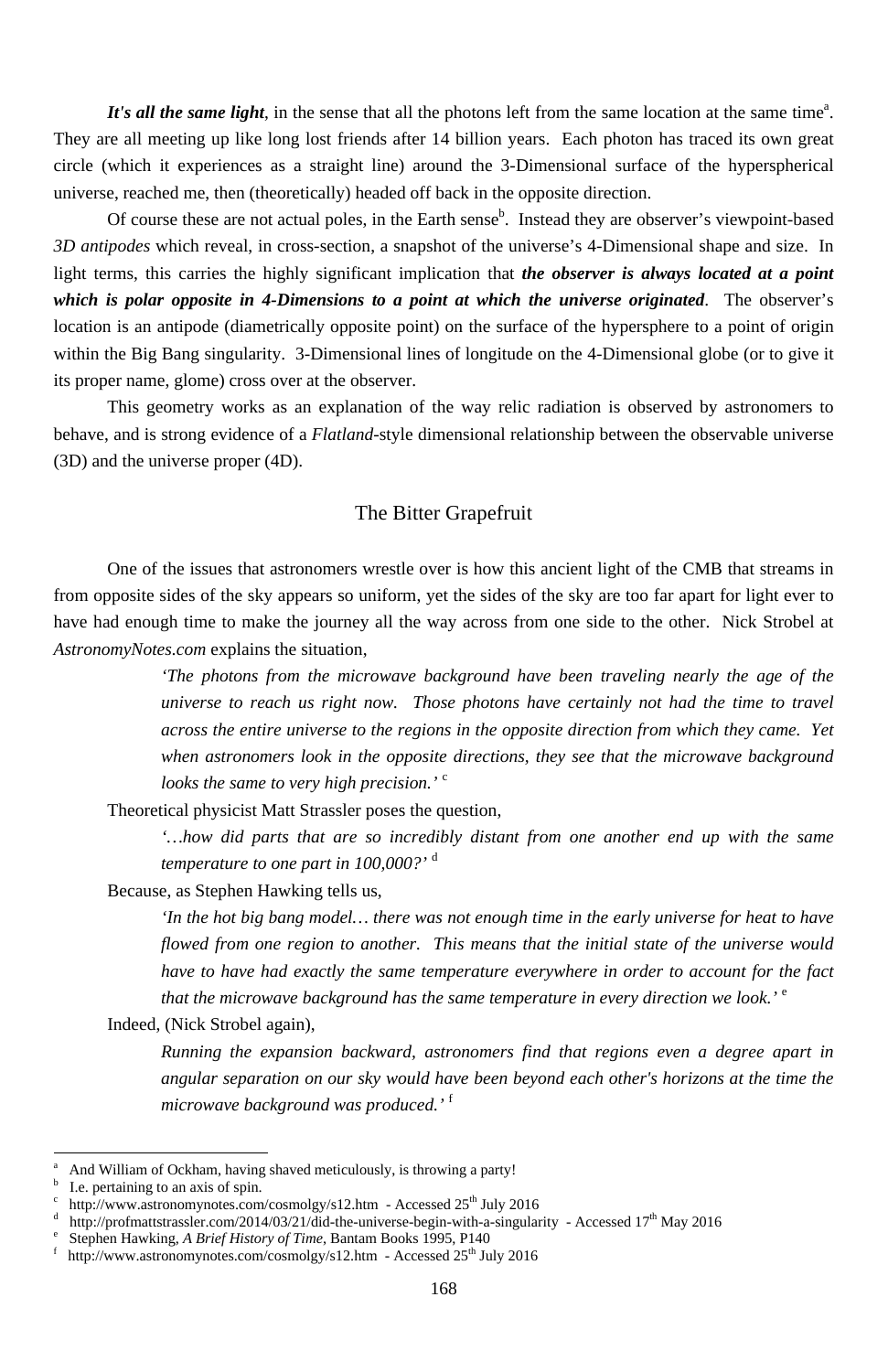169

And finally Alan Guth,

*'To explain, for example, how the universe could have smoothed itself out to achieve the uniformity of temperature we observe today in the cosmic background radiation, one finds that in the context of the standard Big Bang theory it would be necessary for energy and information to be transmitted across the universe at about a hundred times the speed of light.'* <sup>a</sup>

The thing to notice is that this was a sudden burst. The early universe was grooving along happily up to  $10^{-38}$  seconds then... *Voom!* ... before normal service was resumed around  $10^{-36}$ .

Clearly even light cannot exceed the speed of light, however, it is clear to astronomers that these two extremes – the opposite sides of the sky – *must* at one time have been in causal contact. This is called the *Horizon Problem* and it's a serious enigma which has been held up as a flaw in the model. Various ideas have been put forward to account for it, the most widely accepted of these being the Inflationary theory of the universe originated in 1980 by Alan Guth of MIT. Hawking again,

> *'According to Guth, the radius of the universe increased by a million million million million million (1 with thirty zeros after it) times in only a tiny fraction of a second.'* <sup>b</sup>

- a Alan Guth, *The Inflationary Universe*, from *The Universe*, Edited by John Brockman, Harper Perennial 2014, P24 b <sup>b</sup> Stephen Hawking, *A Brief History of Time*, Bantam Books 1995, P141
- Alan Guth, *A Golden Age of Cosmology*, from *The Universe*, Edited by John Brockman, Harper Perennial 2014, P2
- d <sup>d</sup> Max Tegmark, *Our Mathematical Universe*, Penguin 2015, P105<br><sup>e</sup> Which is not to say that the universe hasn't in some way inflated.

<sup>-</sup>

But whilst Inflation has been largely accepted by the mainstream (reluctantly by some – Paul Steinhardt of Princeton for example – because it rests on infinity and leads to the multiverse), it throws up a glaring quandary: it is an event – the 'grapefruit-sized' Inflationary epoch lasting a fraction of a second – which had *a beginning* and *an end*, and no definitive cause can be found to account for either. In that sense it smacks of a 'rescue package'; an 'epicycles of Ptolemy'-style arbitrary fix of which William of Ockham would probably not have approved. Guth himself describes it as an *'add-on'*<sup>c</sup> , and his colleague at MIT, Max Tegmark, shows particular perturbations,

Which is not to say that the universe hasn't in some way inflated – the theory has a relation to other phenomena such as galaxyseeding fluctuations and the matter/antimatter imbalance – only that it is not required to have performed astrobatics to explain the uniformity of the CMB.

*'I have to confess that, although this process doesn't violate the laws of physics, it makes me nervous. I just can't shake the uneasy feeling that I'm living in a Ponzi scheme of cosmic proportions.'* <sup>d</sup>

This is the natural outcome of a scenario that was *contrived to force the two sides of the sky into subluminal contact* instead of simply accepting that they were both emitted at lightspeed from the same source<sup>e</sup>. The model I begin to describe above, which explains relic radiation as an observer-centric phenomenon, presents us with a universe that is far more elegant and straightforward, and – quite wonderfully – neither infinite nor arbitrary.

One might ask, *'Why should the light wait until it reaches little ol' me before heading back?'*